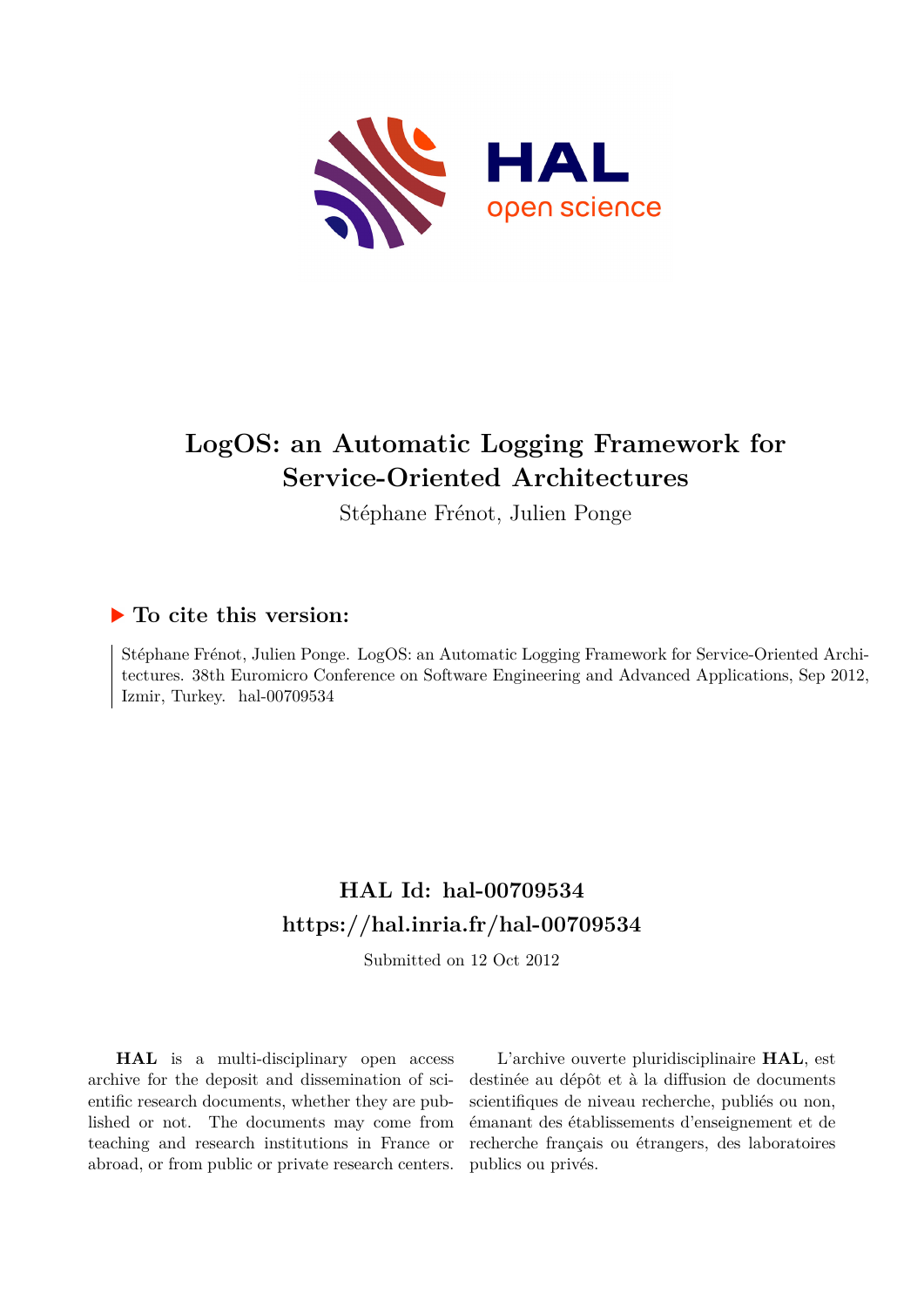# LogOS: an Automatic Logging Framework for Service-Oriented Architectures

Stéphane Frénot Université de Lyon INSA-Lyon, CITI-INRIA F-69621, Villeurbanne, France stephane.frenot@insa-lyon.fr

Julien Ponge Université de Lyon INSA-Lyon, CITI-INRIA F-69621, Villeurbanne, France julien.ponge@insa-lyon.fr

*Abstract*—As multi-source, component based platforms are becoming widespread both for constrained devices and cloud computing, the need for automatic logging framework is increasing. Indeed, components from untrusted and possibly competing vendors are being deployed to the same runtime environments. They are also being integrated, with some components from a vendor being exposed as a service to another one. This paper presents our investigations on an automated log-based architecture called LogOS, focused on service interactions monitoring. We developed it on top of Java / OSGi to enable identification between bundle providers in cases of failures. We motivate the need for an automatic logging framework in service-oriented architectures, and discuss the requirements of such frameworks design. We present our implementation on OSGi. Finally, we position our approach and give some perspectives.

*Keywords*-soa; cbse; osgi;logging; service;

#### I. INTRODUCTION

While software developers and integrators have been using logging systems for technical purposes, we argue that a new breed of need of logging approaches is emerging from an increase in transparency requirements from end-users and isolated nature of components. For example, a user may contest having authorized a credit-card payment from a mobile device. In this case, a trusted log mechanism shall be able to clearly spot the software component at fault so as to blame its provider and eventually its chain of responsibilities. Moreover, a user may be concerned in knowing what the applications (s)he is using on a device, actually do: a solitaire game is probably not expected to access a contacts list and connect to the Internet.

This paper presents our investigations on an automated logbased assertion architecture for Java component-based systems called LogOS, applied to OSGi environments. We believe that services such as found in OSGi platforms are the best level of granularity for such logging. Indeed, their implementations are "owned" by a self-contained unit, called a bundle, and each of them originates from a single vendor. Services rely on other services, possibly from third-party vendors, hence stressing out their relevance as a target identification.

We first motivate the need for a logging framework in service-oriented architectures and focus on the needs for capturing and managing log records. Next, we present LogOS architecture ported to Java / OSGi, and how the aforementioned requirements need to be implemented for this platform. Finally, we present our experiments with our OSGi-based implementation, before concluding with related work and perspectives.

#### II. DESIGNING AN AUTOMATIC LOG RECORD MANAGEMENT FRAMEWORK

Our proposed architecture focuses on service oriented logging for component based architecture. It focuses on two principles for component activity logging: horizontal calls and black-box approaches. In horizontal calls, every available service function is provided by another component, either remotely or locally, and invocations are sent to the same layer. There are no existing trusted relationships between callers and callees, in the sense that callers and callees have the same level of legitimacy within the system. Figure 1 illustrates, horizontal



Fig. 1. Vertical and horizontal calls.

and vertical calls. Our architecture also enforces the fact that component must be hosted and logged without knowing their internal behavior. Their interface may be publicly available, but the internal is not. In this context, the exact behavior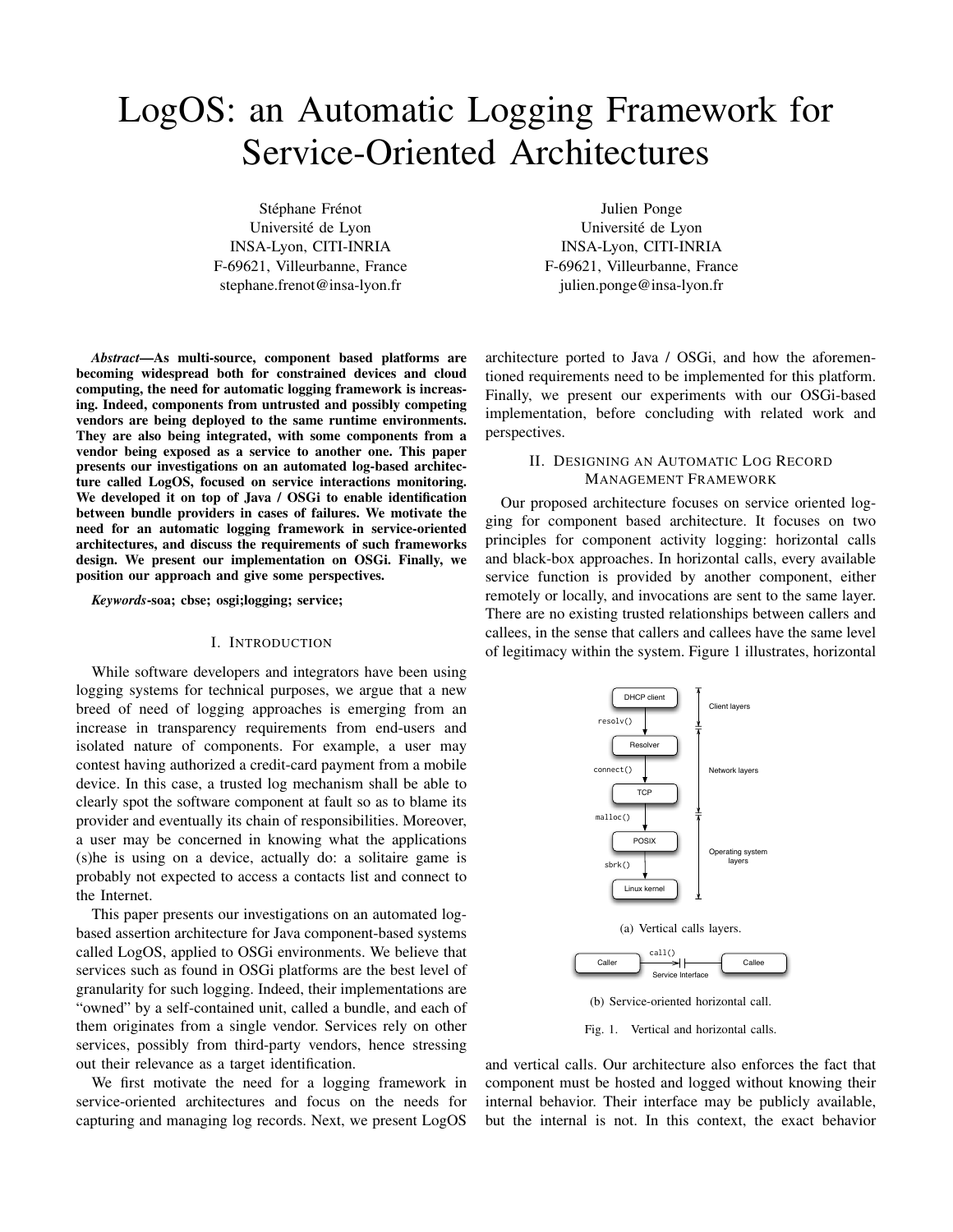is unknown as illustrated figure 2. Figure  $2(a)$  shows the real behavior, whereas a black-boxed architecture may only observe Figure 2(b) behavior.



(b) The LogOS view of the observation above.

Fig. 2. Instrumentation versus observation in LogOS.

We are focused on service oriented architectures, where each service is associated with a specific owner. Service interfaces are associated to log frontiers and their running implementation must be considered as black boxes. As service interfaces are at the frontier, they are outside of the blackboxes and can have specific log recording behavior. With these constraints, our architecture is able to capture, store and provide the best representation of what previously happened within the system.

#### *A. Log Records Data*

A log record contains the following information.

*Identification:* A log entry must be totally unique and unpredictable.

*Timing:* When analyzing log information, it is important to have a clear vision of events ordering.

*Participants:* Providing a clear identification of participants is mandatory to characterize communications.

*Content:* Depending on the logging objective, the content may be empty or a complete mirror of the event information.

#### *B. Capturing Logs*

A log capture system raises five issues: session management, reliability, horizontal logs, data isolation and data volume.

*Session Management:* A session is a semi-permanent information interchange between two or more communicating devices. A session is set up or established at a certain point in time, and torn down at a later point in time. In a black-box approach, many sessions can be active at the same service frontier of observation. Hence, as part of the log record, one needs to store the identification information for every active session at the time of the service invocation. Indeed, any subsequent invocation may belong to any of those active sessions.

*Reliable Interceptions:* We need to record events as soon as possible, since any crash may lead to a loss of data. Thus, when client/server communication occurs clients are blocked until initial and response calls have been completely logged, and volatile memory buffers, and remote persistence for storing events are not possible. Shall the logging system be unable to proceed call interception, the intercepted service invocation must fail and possibly stop the framework.

*Data Isolation:* When sending requests through the Internet, service requesters and service providers run at the very least on different processes. Every transmitted parameter is a deep copy. In an automatic logging framework, frontiers need to be hard frontiers, which means that anything that transits through them is entirely immutable from the other side. The logging framework shall provide a defensive copy before sending any object parameter or return value. In some circumstances it is not possible to make a defensive copy. In these cases, specific contracts are set up between the provider and the requester as a specific trust relationship is assumed between them.

*Data volume:* When managing service parameters, the data volume is an important matter. Although we can store all parameters, we must provide intermediary approaches such as data compression, hashing of values and even value discarding.

#### *C. Log Entry Storage*

When log record events have been produced we need to store them for later queries. The following elements must be taken care of.

*Complete:* Events must be complete from the very beginning of log records. Although it may not be started at the beginning of the system, once it has been launched the log records must be continuous, and every logged event must be stored. Since it is impossible to anticipate the kind of problem a user may raise, we need to maintain this constraint as long as we can. A new log event must not be captured until the current one as been permanently stored.

*Unforgeable and Confidential:* Every log record must not be modified, substituted or inverted with another. Log storage contains sensitive data and thus must be protected from external viewers. Log records shall only be accessed by the implied parties including the end-user and no one else. Moreover, implied parties shall only access their concerned record and nothing else.

*All or Nothing:* In case of failure the log system must be invalidated whatever happens later. Thus the logging framework works in an all or nothing way.

The last step in log management is dedicated to log record querying.

#### *D. Log Querying*

Log records should be mostly accessed off-line. We identified the following requirements for an efficient log querying system.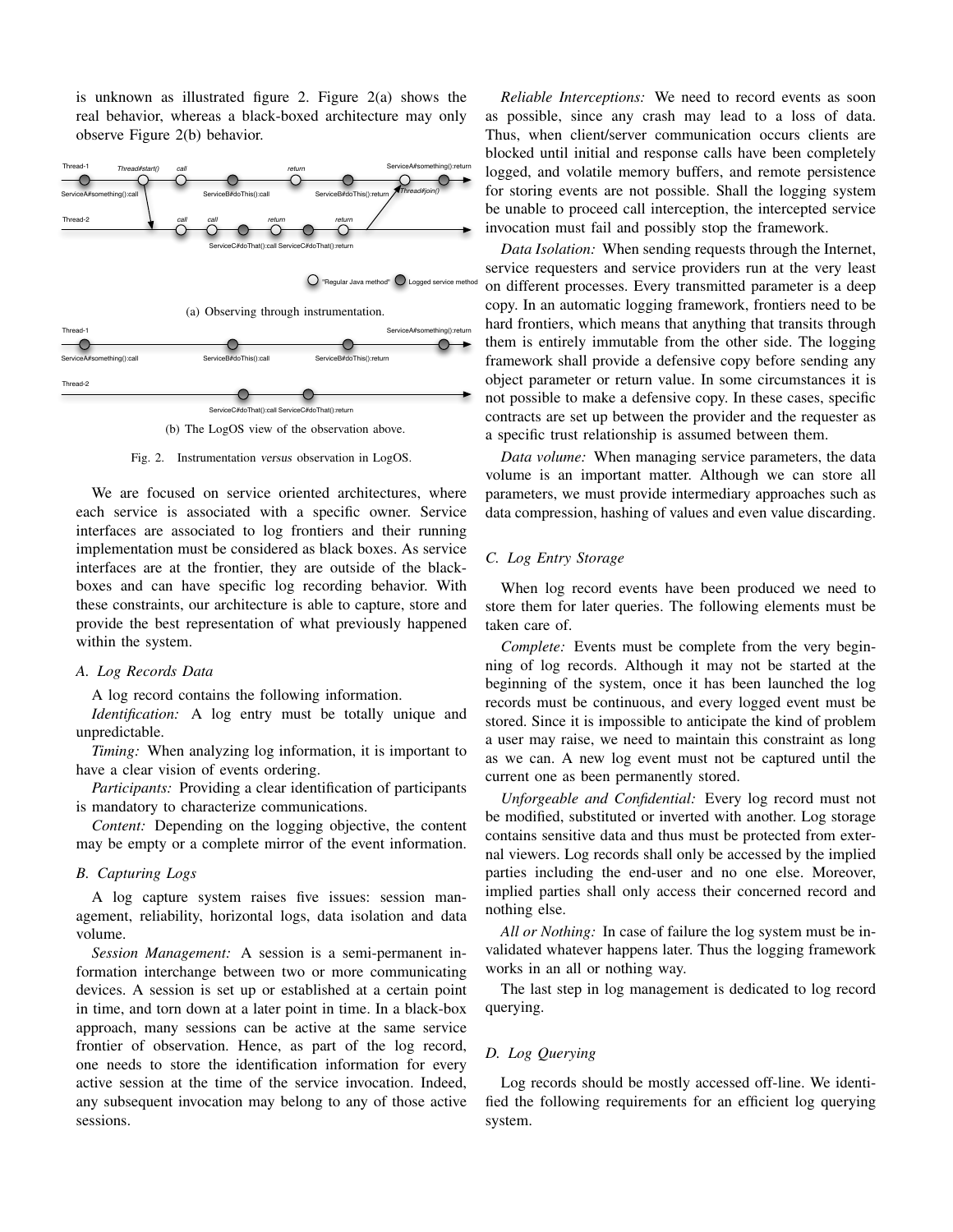*Session graphs rebuilding and navigation:* The first goal of the log querying feature is to be able to rebuild a complete session from the log. A complete session must include the starting event, and every possible calling graph formed with all active sessions until the session ends.

*Operators for graph comparison:* An important feature when dealing with log graphs is the possibility to apply operators to them. The most obvious one is a comparison operator, but it may be complex to compare, since two session runs shall differ with parameters or timing issues. Many works exist when dealing with log analysis and mining. Although many of them work on partial log records and try to cope with incompleteness [1], [2], our framework provides complete log records changing the kind of available analysis.

In the next section we describe our reference implementation focused on OSGi logging.

#### III. LOGOS: A LOGGING FRAMEWORK FOR OSGI

While there exist numerous service-oriented architecture implementations, OSGi is a noteworthy one, as it provides a mean to assemble and integrate applications within the bounds of a single Java virtual machine. The need for automatic logging is stressed out with the notion of *bundle* in OSGi that unambiguously identifies a component, its version and its vendor.

The first subsection details the specificities OSGi architecture raises when dealing with true logging. The second subsection presents a dedicated language to drive logging behavior. The final subsection summarizes the LogOS OSGi architecture.

#### *A. Impact of OSGi Specifications on Logging*

All elements described in Section II are handled by the LogOS architecture yet, some elements need special attention.

*Isolation enforcement:* OSGi uses the Java platform, the Java language and its semantics. Data is passed by-reference when service method calls are initiated, meaning that both the client and service hold a reference to the same data objects in memory. As Java objects are generally mutable, data may change after a service method has been invoked. Although the code is owned by one party, another one may still have a reference to a service-provided object and modify it. To overcome this, as well as to provide true data isolation between services upon method invocations, LogOS must make defensive deep copies, of the parameters and return values.

However, there are cases where defensive copies are incompatible with the programming model between the parties. This happens when performance is critical, when parties have settled formal agreements, or simply because class objects shall not be deep-copied and/or be proxy-ed. For such cases LogOS provides a specific frontier where both caller and callee parties are deemed liable in case of claims.

*Session Management:* Many sessions can be simultaneously active at the same logging time, and each of them must be attached to the record. OSGi does not natively provide any session management scheme. LogOS provides a way to identify session services that are the only services allowed to initiate a log record chain.

#### *B. LogOS Domain-Specific Language*

We designed an annotation-based domain-specific language [3] to drive log record behavior at the frontier and cater for the constraints of OSGi.

The domain-specific language is defined via Java Annotations<sup>1</sup> that modify how method calls are logged. These optional annotations may be set-up within the service interfaces since they define the frontier and do not break the black-box principle.

#### *C. LogOS Architecture*



Fig. 3. Implementation of LogOS on OSGi.

Figure 3 shows the global LogOS interception architecture. It is brought through a unique bundle started at bootstrap time. The eventhook builds an interception proxy that generates log events. It is based on ServiceHook OSGi specification that enables service implementation substitution while registering. Each time a new implementation is registered, the service hook is triggered and a Java dynamic proxy is forged from the registered interface analysis provided by the Logging Proxy Generator. The Service Proxy may be parametrized with the Service annotations. Finally, the storage service provides encryption and deflate compression [4] streams to persist log events.

#### IV. CONCLUSION

#### *A. Related Work*

Logging frameworks are generally inserted and configured within software code. However, certain tools exist to automatically trace and log executions of programs without modifying them. The strace tool is well-known for Unix variants, and allows capturing system-level calls. The arguably

<sup>1</sup>http://download.oracle.com/javase/tutorial/java/javaOO/annotations.html